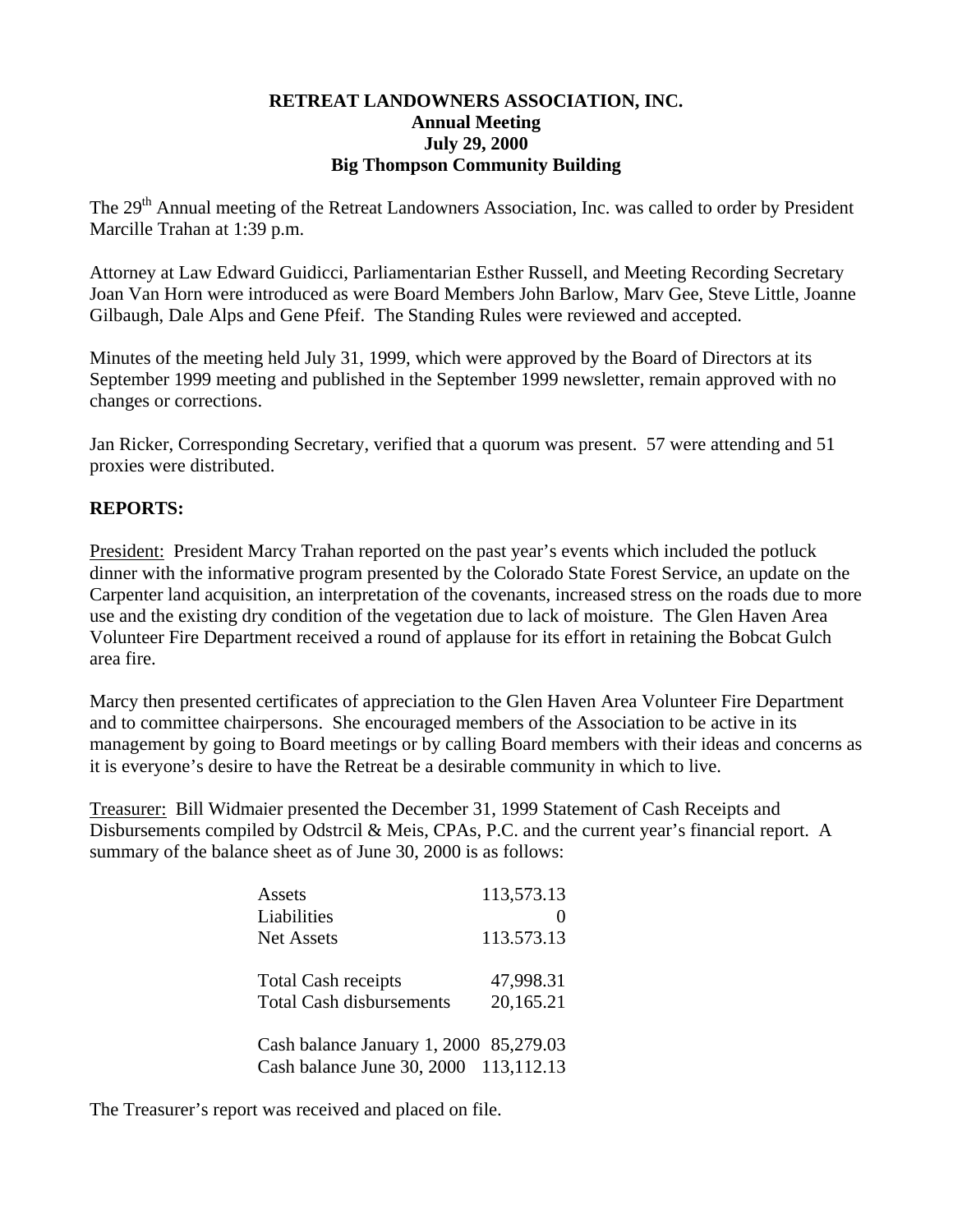Assistant Treasurer: Ken Cooper reported on fourteen new transfers of ownership making the total membership, including the 6 additional Bulwark properties, at 221.

Architectural Control: Dennis Bicknell presented a written report and stated that the general attitude has been very cooperative. Maps of property owners and location will be available in August and may be obtained by contacting Dennis.

Environmental Control: Graham Fowler discussed tree trimming, the opportunity available for landowners to have their property surveyed for vegetative care and fire protection, and recommended behavior regarding bears for which the U.S. Forest Service has ample information.

Roads: Steve Little stated that road base will probably be added this fall. They are working on the water truck received from the Glen Haven Area Volunteer Fire Department and hope to be able to spray the material after it is distributed on the roads. Paul Howarth will plow the roads this winter. There has been some consideration of the RLA purchasing its own equipment for plowing in the future. Another mirror has been placed at the end of Streamside Drive. Once again, it was recommended that everyone drive slowly as high speeds damage gravel roads and enhance washboards.

Welcoming: Frances Cunningham hosted a welcome party at her house July  $28<sup>th</sup>$  for the new property owners. Pam Nuttall, newly appointed chairperson, asked for volunteers to host a party for newcomers this next year. Please contact her if you can help.

Glen Haven Area Volunteer Fire Department: Dick Boggs, RLA representative on the Fire Board, requested more volunteers to serve on the Board. He reported that the fundraising pancake breakfast netted \$3,000+ thanks to the Egg  $\&$  I for its food donation. 40% of the Retreat has had its ISO decreased from 9 to 7. Efforts will continue to extend the lower classification to a greater area and to strive to reduce it even further. The water tank's capacity has been increased from 1,000 gallons to 2,000 gallons and the fire department now has two trucks with compressed air foam capability. The fire board will meet in October and devise a new 3-year plan.

Tom Housewright named the list of volunteers serving on the Glen Haven Area Volunteer Fire Department and stated that this past year there were 38 calls with the average response time (from call to arrival on scene) of less than 5 minutes. Already 19 calls have been attended to in the year 2000. Some areas in Glen Haven and the Retreat are close to an ISO rating of 6 (within ½%) which is the rating for Estes Park. Efforts are being made to meet the requirement of supplying 30,000 gallons in a 2-hour time frame. Tom reminded members that to report a fire, call 911 or 586-4000. The Glen Haven Area Volunteer Fire Department is dispatched from Estes Park, not Larimer County.

Bulwark Ridge: Marcy Trahan reported that the Maitland heirs are working on an arrangement with the U.S. Forest Service to exchange the approximately 148 acres for land near Crosier Mountain. This arrangement may require an exemption from the Bulwark Ridge and Retreat Landowners Association covenants. Attorney Guidicci is pursuing it.

Carpenter Property: John Barlow and Dennis Bicknell reported that negotiations have continued this last year with the Carpenters. An offer to buy was submitted to the Carpenters but not accepted but negotiation is still open. Joanne Persichetti moved that all monies previously collected from property owners for the purchase of the Carpenter property be returned to those property owners. It was seconded by Guy McCoy. A clarification was requested as to whether the current owners would be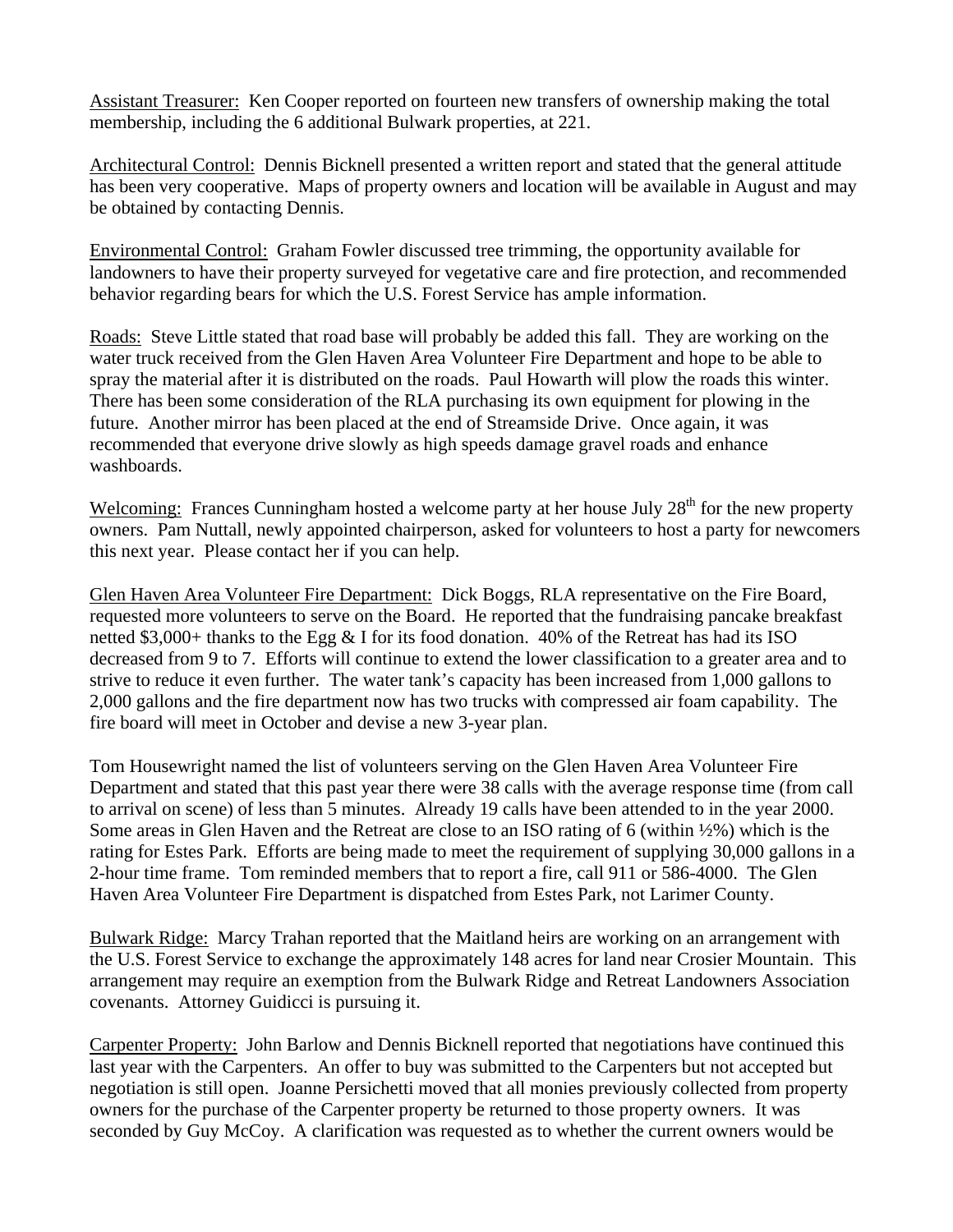reimbursed or the actual landowners who contributed and Joanne Persichetti confirmed that it would be the current landowners.

Dennis Bicknell reminded the membership that last year it approved a motion and that any motions counter to it are out of order. The motion passed last year was: Whereas, the RLA Board of Directors is engaged in ongoing conversation with the current owners of the 37.45-acre former U.S. Forest Service parcel in The Retreat, as well as adjacent property owners, therefore, be it moved that the Open Space Fund of \$36,000 [money from the special assessment collected in 1995, 1996 and 1997 to acquire the Forest Service land within The Retreat] remain at interest until efforts to acquire all or part of the 37.45-acre parcel have been expended. John Barlow explained that several options are still open but will not be if the assessment is refunded. It was pointed out that a motion to rescind last year's approved motion would have to be proposed. None was proposed and, therefore, last year's approved motion remains in effect and the motion made by Joanne Persichetti and seconded by Guy McCoy is null and void.

Water: Marv Gee reported that the two shares of the Handy Ditch Co. water that was to be used for the water augmentation requirements for Filings 3, 4, and 5 may not be transferred as previously expected. Water counsel has been retained to remedy this situation.

Nominating Committee: The Nominating Committee submitted the following nominations for the Board of Directors of the RLA: Dale Alps, John Barlow, Steve Little, Guy McCoy. Each candidate spoke briefly. There being no nominations from the floor, the nominations were declared closed. Ballots were distributed to those in attendance and collected. The ballots were then distributed for proxy voting and collected.

Intermission: There was a brief intermission to allow ballot tabulation.

Election Results: Dale Alps, Steve Little and John Barlow were elected to the Board.

## **NEW BUSINESS**

Motions Submitted by RLA Board: The following amendment to Article XII. Assessments was proposed with the bracketed sentence to be deleted:

## Article XII. Assessments

 Each member is obligated to pay annual assessments to the Association of an amount set yearly by the Board of Directors, but not in excess of \$250.00 . [This maximum annual assessment of \$250.00 shall revert to a maximum of \$150.00 beginning January 1, 1998.] (Remainder of Article XII is unchanged.)

It was moved, seconded and carried by a 2/3 majority vote (Attending: 41 yes, 12 no; Proxies: 39 yes, 12 no) to delete the sentence as proposed.

Motions Submitted by Landowners: It was moved by Duke Sumonia and seconded by Guy McCoy:

 Whereas Article XII, Section 1, establishes the requirements to change the annual assessment limit; and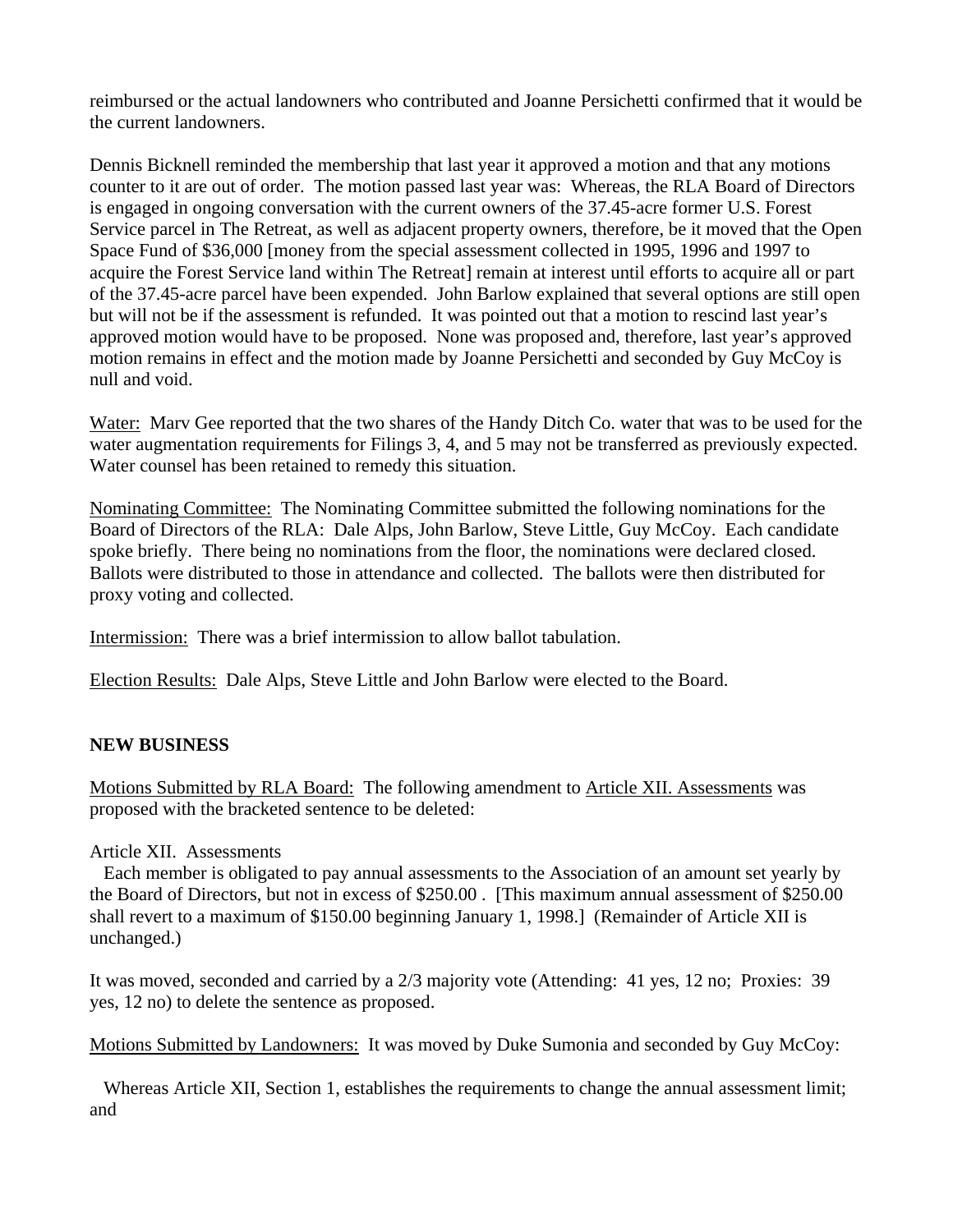Whereas the past practice of the RLA Board of Directors has been to ask the members to amend the bylaws to raise the limit to accommodate special assessments beyond normal operating expense budget, examples, special assessments for "Open Space" and support of the Glen Haven Area Volunteer Fire Department; and

 Whereas the bylaw amendment, Article XII, Section 2, Special Assessments, approved by the membership at the 1999 Annual Meeting uses the term "assessment;" and

Whereas only the members may interpret the bylaws;

 Therefore, be it moved the bylaws be interpreted to mean that the total of both budget determined annual assessment and any special assessments not exceed the assessment limit as set by the bylaws.

Discussion followed with concerns that such an interpretation would limit the Board's ability to act in case of an emergency and that it has not abused its authority and needs the flexibility to meet unexpected needs. Duke Sumonia requested the opportunity to rebut which was denied by a majority vote (24 yes; 26 no). It was then moved, seconded and passed by 2/3 majority vote (43 yes; 2 no) to close discussion.

The motion was then defeated by majority vote (Attending: 6 yes, 43 no; Proxies: 9 yes, 42 no).

Duke Sumonia then moved and seconded by Victoria McCoy the following:

 Whereas the RLA Bylaws and Colorado Statutes require all Board of Directors meetings be open to all members; and

 Whereas in order to attend meetings members must know in advance time and place of those meetings; and

 Whereas some confusion has occurred recently as to whether the bylaws require notification of all members in a timely manner and that a schedule be published in advance in the newsletter; and

Whereas only the members may interpret the bylaws;

 Therefore, be it moved the bylaws be interpreted to mean all members will be notified at least 15 days in advance of the time and place of all Board meetings.

Attorney Ed Guidicci commented that meetings are open to the public but that the Board of Directors has the right to go into executive session for an emergency and it would be difficult to comply with a 15-day meeting notice and react to an emergency appropriately.

At 4:30pm, the time set on the Agenda for the conclusion of the business sessions arrived, so a motion was made by Marlan McMahan and seconded by Ken Cooper that the meeting be extended for 20 minutes. Motion carried on voice vote.

It was then moved, seconded and carried to close the discussion on the previous motion. The motion was then defeated by majority vote (Attending: 5 yes, 42 no; Proxies: 7 yes, 43 no.)

Victoria McCoy then moved and seconded by Duke Sumonia the following:

Whereas the stocking of Miller Fork Creek with fish:

1) is an expense borne buy all RLA members for the benefit of a very few members who fish;

2) is an expense borne by RLA members for the benefit of non-RLA members;